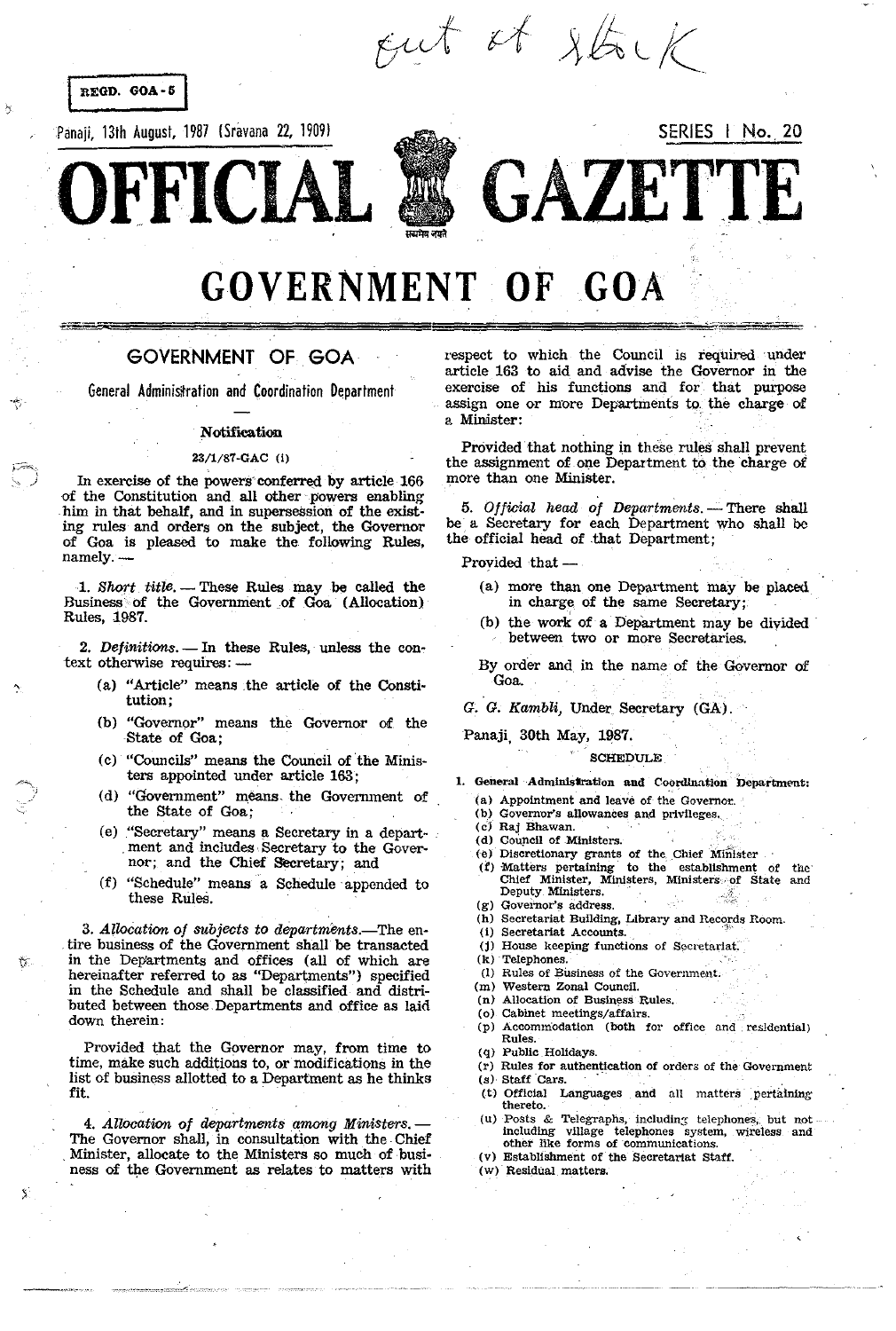- 2. Department of peroonnel:
	- (a) Cadre Planning and management of various state services, not otherwise provided for under any other department.
	- {b) Services:

266

- (I) All India Services.
- (ii) State Civil Services. (ill) Other Services, not otherwise provided for under any other department. '
- (e) Pollcy regarding appointments, placements, etc.
- Cd) Career planning/development/management.
- (e) Training and coordination (including Hindi Training Schemes).
- (f) Talent hunting. Promotion Systems.
- Instltutionalising arrangements for selection at senior/management levels.
- Performance Appraisal systems.
- (1) Recruitment and conditions of service and framing of rules and regulations in matters thereto.
- (j) Staff welfare-General conditions of service.
- (k) Joint Consultative Machinery, (1) Rewards and punishments systems.
- (m) Motivation and morale.
- (n) Vigilance and discipline.
- ( $\alpha$ ) Review/evaluation and feedback of policy implementation.
- (p) Liaison with- Central Government (Department of Personnel and the Union Public Service Commission).
- (q) ReSearch in Personnel Administration. (1') Establishment of Collectorates in Goa.
- 
- (8) State Public Service Commission. (t) Government Servants Association.'.
- (u) Advice in service matters.
- 3. Department of Administrative Reforms:
	- (a) Organisation studies Organisational Analysis and Method Study.<br>Works Study-
	- (b) Works Study Works measurement, norms setting, etc.
	- (c) Records and office management.
	- $(d)$ . Form Design.  $(e)$  Office lay-out.
	- (f) Delegation of powers Agency to oversee the actual exercise of delegated powers.
	- $(g)$  Inspection of field offices for O&M purposes.
	- (h) Modernisation of office management, introduction of modern gadgets and other mechanical aids/equip-<br>ments.
	- (1) Manualisation/codification and simplification of rules and regulations.
	- (j) Management Information System.
	- (k) Organisation and Methods "Training.
	- (1) Specific consultancy studies.
	- (m) Submission\_ and rationalisation of returns. (n) Liaison with Government of India (Administrative Reforms Wing).
	- (o) Preparation of Annual Administrative Report. (p) Public Grievances.
	-
	- (q) Secretariat Standing Orders, Government Records, Memorials, Rules regarding the disposal of complaints and representations, etc. from the members of public.

#### 4. Protocol Department:

- (a) Arrangement for V.I.Ps.
- (b) Warrant of Precedence and Table of Precedence.
- (c) Ceremonials and Protocol.
- (d) Vehicles for V.I.Ps./State Guests.
- (e) Allotment, of accommodation to VIPs/State Guests,
- (f) Government Circuit House, Panaji and Margao. (g) Hospitality Organisations.
- (h) Ceremonials including receptions \_ etc. for illustrious  $personagers,$  national dress, official mourning etc.
- 5. Home (General) Department:
	- (a) Establishment and allied matters of Police, Home Guards and Civil Defence and Fire Services.
	- (b) Law and CIder and security, including administration of National Security Act, Essential Services Maintenance Act, and COFEPOSA and matters connec-<br>ted therewith.
	- (c) National Integration and Inter-State Migration. (d) Amusement, Betting and Gambling, Cinematography
	- but excluding lotteries.<br>(e) Repatriates/Rehabilitation/National Calamities.
	-
- (f) Ex·servicemen/Soldiers/Sailors and Airmen Board.
- $(g)$  Prisons and Jails; Remission/Commutation of sentences ..
- (h) Freedom Fighters and matters relating thereto.
- (0 Appointment· of EXecutive Magistrates and Special Executive Magistrates. .
- (j) Preventive detentions for- any or aU-purposes.
- (k) Railways 'arid Village Police.
- 
- (1) Directorate of Prosecution.<br>(m) Explosives poisons and inflammable substances, con-(m) Explosives poisons and'infIam'mable substances, con- trol, transport, storage, production, refining and blending of petroleum and other inflammable substances under the Petroleum Act. 1954. Carbide Calcium Rules.
- (n) Exhumations, missing persons, estate of deceased persons.
- (o) Administration of borstal schools and institutions.
- (p) ArmS, firearms and ammunitions.
- (q) Naval, Military and Air Forces and any other armed forces of the union; Intelligence Bureau and other similar Central Organisations.
	- (i) Internal security and Defence of India (Naval, Military or Air), matters bearing on Internal Security (including the use of Naval, Military or Air Forces in aid of Civil Powers).
	- (ii) Auxiliary and Territorial Forces.
- (r) The Emblems and Names (Prevention or Improper use) Act, 1950.
- (s) Confidential and Secret COdes.
- (t) Citizenship, foreigners, Passport of Extradition and Visa.· .
- (u) Foreign MiSSiOns and all matters connected therewith; foreign missionaries.
- (v) Pilgrimage to places outsIde India.
- (w) International bodies, gifts received from CARE etc. and from foreign countries.
- (x) Ecclesiastical Affairs, including European Countries. (y) EvaCUee property.
- 

*Note:* Subjects from srl. nos. t to y above will continue to be dealt with by the existing Home (Passport) Department till the date it is wound up.

#### 6. Planning Department:

- (a) Five Year Plans.
- (b) Plan~ Co-ordination, review and monitoring.
- (c) Vital Statistics includtng Registration of births and deaths.
- (d) Manpower planning.
- (e) Establishment of the Department of Economics. Statistics and Evaluation.<br>(f) Census.

.",  $\mathcal{A}$  ,

- 
- (g) All matters pertaining to principles and policies regarding .socio·economic planning.
- (h) All correspondence and dealings with the Planning Commission.
- (i) Preparation of the Plan for the State keeping watch on implementation of the plans and review thereof from time to time.
- (j) Development programmes and periodic progress reports of schemes included in the plan.
- (k) Computer Centre; Computerisation in Government departments.
- (1)  $20$ -point programme-functions, coordination and monitoring (individual schemes will be dealt with by the concerned departments).
- 7. Education Department:
	- (a) General Education, including Primary, Secondary, Higher Secondary and College Education.
	- (b) University Education.
	- (c) Language, Other Institutions and Acadenues
	- (d) Technical and Vocational Education including teaching 'and training institutions for Diploma, Degree, Post Graduate and Higher courses. . . . . . . . (e) Archives, Archaeology, Museum and Gazetteers.
	- (e) Archives, Archaeology, Museum and Gazetteers.<br>(f) Copyright.
		-
	- (g) Libraries including Central District, Taluka and Village Libraries.
	- (h) Auxiliary and National Cadet Corps.
	- (i) Scouts and Guides.
	- (j) National Service Corps. (k) Sports and Cultural Affairs.

(I) Arts including Kala Academy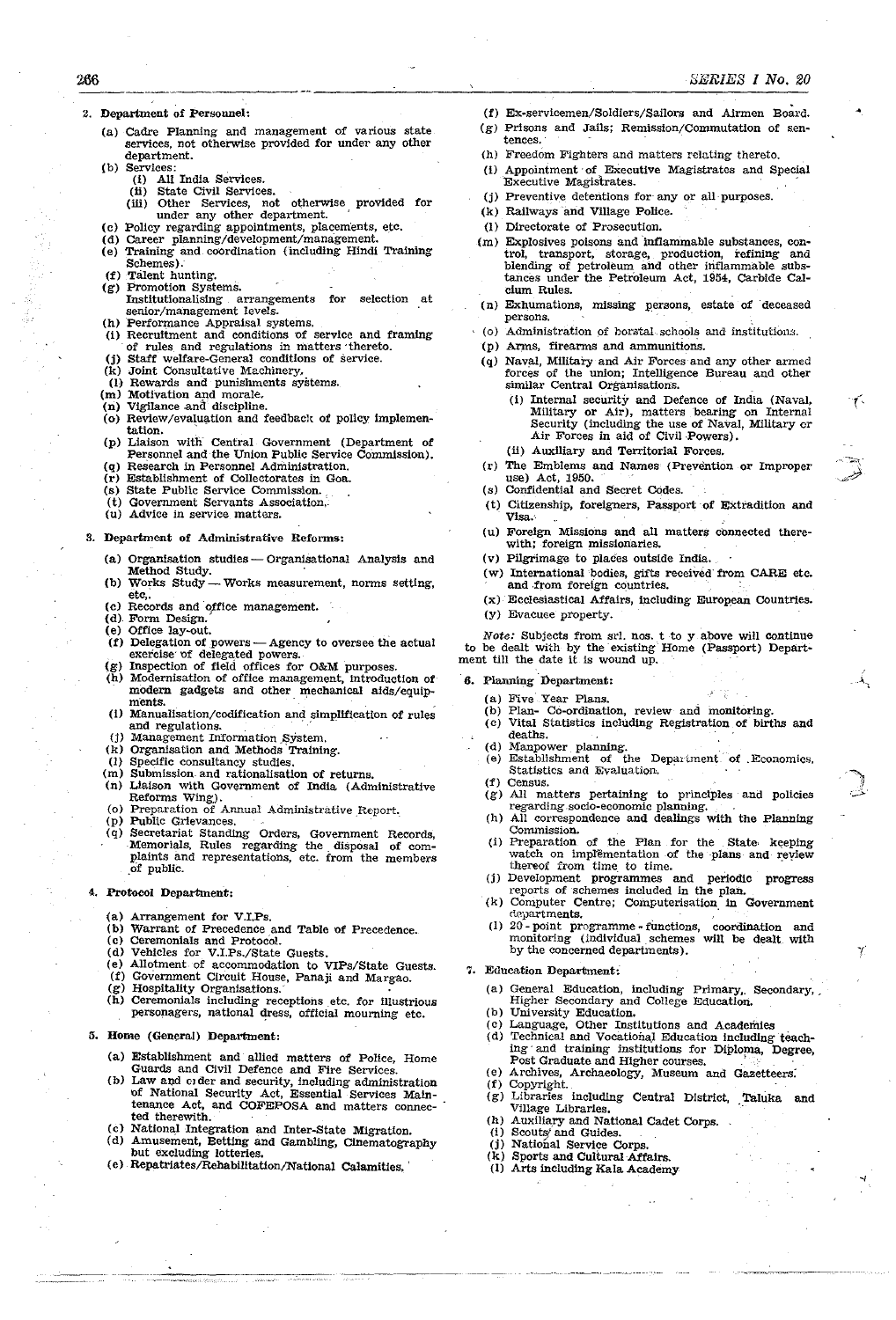.8. Agriculture Department:

- (a) Agriculture including agricultural extension agricultural .engineering, agricultural (Statistics) Crop protection and agricultural research etc.
- (b) Soil Conservation.<br>(c) Manure and fertil
- Manure and fertilizers
- (d) Horticulture.

## 9. Department of Animal Husbandry & Veterinary Services:

- (a) Dairy Development and the matters connected
- therewith,
- (b) Animal Husbandry. —<br>(i) Cattle Development.
	-
	- (ii) Sheep and Goat Development.
	- (iii) Piggery Development.
	- (iV) Poultry Development
- 
- (c) Animal diseases Investigations and **control.**<br>(d) Veterinary aid and Animal feed.<br>(e) Fitness of animals tendered for slaughter and maintenance of statistics regarding animals slaughtered and slaughter houses.<br>
(f) Prevention of cruelty to animals.
- 
- (g) Goa Meat Complex.  $\bullet$

#### 10. Fisheries, Department: .

- (a) Development of marine and inland fishing.
- (b) Training of fisher\_youth.
- (c) Improved fishing practices.
- (d) Schemes for 'financial assistance towards modern!~ sation and mechanisation of fishing.
- {e) Brakish water fishing culture.
- (f) Assessment of marine and inland fishing stock and
- regulation of conservation and regulation of fishing.  $(g)$  All other allied matters.
- 

#### 11. Forest Department:

- (a) Social' Forestry/Fann Forestry.
- (b) Regulation of trade in Forest Produce.
- (c) National parks and gardens other than maintained by local bodies.
- (d) Protection of wild birds and wild animals. (e) Indian Forest Act.
- (f) Vanamahotsaya.
- (g) Afforestation of wastelands.
- (h) Protection and conservation- of forest wealth and management of forest on scientific lines.

## *. 1Z.* Irrigation Department:

- (a) Irrigation and canals, drainage and embarkments, water storage and, water power.
- (b) Tube wells for irrigation purposes.<br>(c) Lift Irrigation.
- 
- (d) Planning investigation; preparation and execution of Irrigation; Hydro Power and multipurpose projects.
- (e) Budgets and Accounts under Irrigation heads,
- (f) Management of completed Irrigation Projects.
- (g) Administration of Irrigation Acts.
- (h) Flood Control Works.
- (1) Preparation and execution of drainage schemes for improvement of water logged areas.
- (j) Rehabilitation of persons displaced by Irrigation.
- (k) Multi-purpose irrigation projects Including water supply and Hydro-electric components.

## 13. Department of Rural Development:

- (a) Rural Development Agency and all schemes administered by it, e.g. Rural poverty alleviation programmes like integrated Rural Development Programme (IRDP), National Rural Employment Programme (NREP), Rural Landless Employment Guarantee Programme (RLEGP), Development of Women and Children in Rural Areas (DWCRA), Indira Awas Yojana (lAY) for Scheduled Castes & Scheduled Tribes, etc.
- (b) Rural Water Supply Scheme, Rural'sanitation, Rural Roads and other rural development work not dealt with by any other specific departments.
- (c) National land use and conservation Board.
- (d) Western Ghats 'Development programme.
- 14. Department of Community Development and Panchayats:
	- (a) Community Development.
	- (b) Panchayati Raj.
- (a) Cooperation.
- $(b)$ Agricultural Marketing.
- $\overline{\text{}}$  (c)
- (d) Cooperative Societies Act.<br>Cooperative Societies including Sanjivani Sakhar Karkhana and other' similar factories by whichever

267

name.

#### 16. Public Works Department:

- (a) Public Works.
- $\overline{b}$ ) Water Supply.<br>(c) Works, lands a (c) Works, lands and buildings vested in or in the possession of Government for the purpose of the State other than of those assigned to any other department.
- (d) Works in Raj Bhavan Complex.<br>(e) Execution and maintenance, on behalf of the Cen-<br>tral Government, of such works debitable partly or tral Government, of such works debitable partly or wholly to Central Revenues as may be entrusted to the Government.
- (f) Construction and maintenance of electrical installations in Government Building.
- (g) Roads and Bridges.<br>(h) Any other works s  $(h)$  Any other works specifically entrusted by or with the approval of State Government.

#### 17. Department of Urban Development:

- (a) Town & Country Planning.
- (b) Housing including Housing Board.
- 
- .( c ) Municipal Administration. (d) Slum Clearance and Slum Improvement.
- (e) New TownShip Planning .and execution of Urban growth centres as may be specified:
- (f) Urban Housing Schemes, middle and Low-Income Group Housing.
- 18. Department of Power:
	-
	-
	- (a) Public Generation<br>
	(b) Distribution of Power.<br>
	(c) Non-Conventional Sources of Energy.
		- (d). Rural Energy Programme.
	- (e) Administration of. Indian EleCtricity Act: (f) Construction of Power Stations and Distribution of Power.

## 19. Civil Supplies Department:

- (a) Civil Supplies.
- (b) Price Control.
- (c) Weights and Measures: (d) Food Supplies to Districts, Food-grain prices and Price supports:
- (e). Supply and distribution of Cement.
- (f) Essential Commodities Act, 1955 including the distribution. through Fair Price Shops.

## *20.* Soclal '\Velfaro Department:

- (a) Social Welfare.
- (b) Institute of Public Assistance.
- (c) Welfare of Scheduled Castes and Scheduled Tribes and other Backward Classes.
- (d) Special Component Plan.
- (e) Protection of Civil Rights Act, 1955. (f) Training for and research in social work including socio-economic' surveys.
- (g) Coordination 'of 30clal activities.
- (h) Beggars and all matters. connected' with them in. cluding institutions set up for them.
- (I) Problems relating to the blind, the deaf and the dumb and the mentally retarded.<br>
(j) Maintenance and care of displaced/unattached women and children, the aged and the infirm.
- 
- (k) Immoral Traffic (Prevention) Act, 1986.
- (1) All matters connected With the activities of the Central and State Social Welfare Boards ..

(c) Newspapers, books and Printing Process ·including the Press and Registration of Books Act, 1867 and other legislations dealing with printed matter.

Development of Tourists homes and resorts.

21. Department of Information and Publicity:

(b) Public Relations and Broadcasting.

(c) Tourism Development Corporation.

(a). Information and Publicity.

22. Department of Tourism:

(a) Tourism.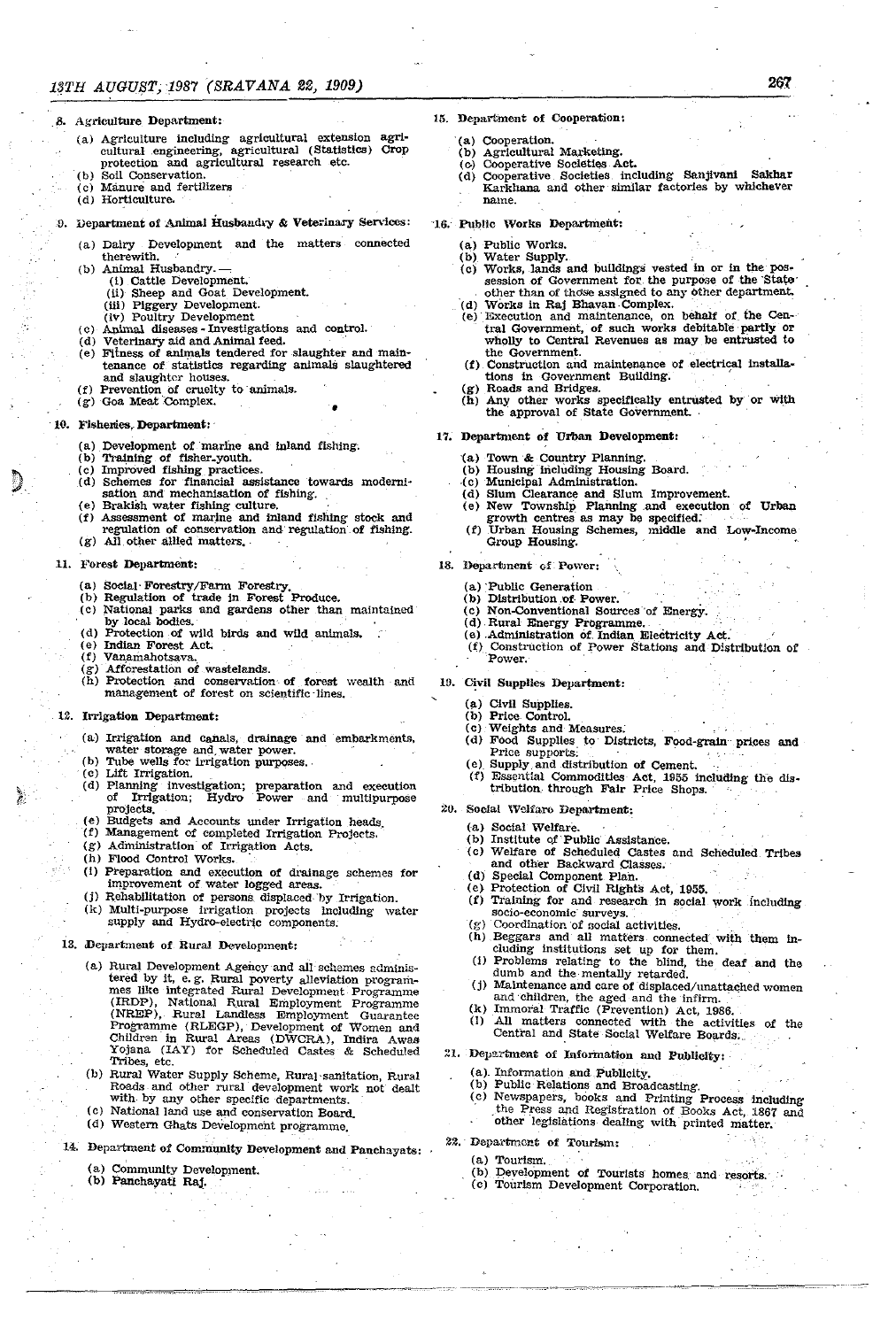## 28. Transport Department:

2&8

- (a) Public and Private Transport.
- (b) Taxes on vehicles. (e)' Kadamha Transport Corporation and any ather Cor~
- poration/Body for Public Transport.
- (d) Airways, aircraft and air navigation provision of aerodrome, regulation and organisation of air traffic and of aerodrome; provision for aeronautical education and- training and regulation of such education and training provided by the State and other agencies.
- (e) Taxes on goods and passengers carried by road. (f) The Requisition of Motor Vehicles.
- 
- (g) Railways and allied matters.
- 24. Department of Science & Teehnology:
	- (a) All matters/correspondence pertaining to:
		- (1) Atomic Energy.
		-
		- (ii) Electronics.<br>
		(iii) Ocean Deve<br>
		(iv) Science & T Ocean Development
		- (iv)' Science & Technology.<br>(v) Futureology. Futureology.
		- (vi) Space.
	- (b) Application of Science and Technology.
	- (c) Circulation of the latest know:-how. data, information etc. in the fields of Science, Technology etc. as appli· cable to industries, trade, development of agriculture, animal husbandry, education, etc.

#### 25. Department of Environment:

- a) Environment
- (b) Pollution Control.

#### 26. Revenue Department:

- (a) Land revenue including land records and survey and Consolidation of holdings.
- (b) Land including Land Tenures, land ceiling, land reforms and consolidation of holdings.
- Relation of Landlords, Tenants and Mundkars.
- (d) Comunidades.
- (e) Religious endowments and institutions.
- (f) Rural Indebtedness. (g) Mamlatdar's Court Act.
- (h) Requisitioning and- acquisition of immovable property. (i) Stamps.
- (j) Land acquisition.
- $(k)$  Public premises (Eviction of unauthorised occupants) Act.
- (I) Maps and State Boundaries
- (m) Territorial changes within the State.
- (n) Land of the Central Government.
- (0) Relief on account of fire, flood, and other natural or, general calamities, etc.
- (p) Revenue section- of Collector's Office.

## 27. Public Health Department:

- (a) Public Health and Sanitation.
- (b) Family Welfare, Universal Immunisation Programme, Malaria Control, Filaria Control, Leprosy Con trol~ T. B. Control, Control Blindness, Mental Health, Nutrition, Early detection and control of cancer and Public Health Progranunes as required for the population from time to time. population from time to time.<br>(c) Medical Education, Medical Colleges, Attached Hos-
- pitals and Dispensaries.
- (d) Nursing, Dental and Pharmaceutical Profession and Education excluding Pharmacy College.
- 
- (e) Hospitals and Health Centres. (f) Drugs Control and Implementation of. Drugs and Psychotropic Substances Act. (g) Prevention of Adulteration of Food Stuff
- (h) Poisons Act, 1919.
- (I) Public Health Act.
- (j) Lunacy and Medical· Deficiency including places for the reception or treatment of lunatics and mentally deficient persons (except criminal lunatics)
- (k) Prevention to the extension from one unit or another of infection and contagious diseases affecting men (1) Drug de-addiction.
- (m) Acquired Immune Deficiency Syndrome (AIDS)

## 23. Industries Department:

- Industries.
- (b) Monopolies and Restrictive Trade Practices Act, 1969.
- (c) Inventions, Patents, Designs, Trade Marks and Merchandise Marks.
- (d) Trade and Commerce, Production, Supply and distribution of goods and products of industries.
- (e) Supply of Steel and iron for industrial development. (f) Control of building materials and buildings construction for industrial undertakingS.
- (g) Manufacture and use of Alcohol for industrial purposes.
- (h) Industrial Development Corporation.
- (i) Economic Development Corporation.
- (j) Goa Handicrafts Rural Small Scale Industrial De-(k) welopment Corporation.<br>
(k) Khadi and Village Industries Board.
- 29. Department of Mines:
	- (a) Geological Surveys.
	- (b) Regulation of mines and mineral development.
- 30. Department of Labour:
	- (a) Labour and Employment including labour welfare.
		- (b) Technical Training Schemes i.e. I.T.I.
	- (c) Boilers and Factories. (d) Trade Unions.
	- (e) Industrial and Labour· Disputes, includIng reconcill~ ation, adjudication and arbitration, strikes and lock-outs.
	- $(f)$  Welfare of Labour including conditions of labour, provident funds and amenities for labour.
	- (g) Workmen's Compensation, employees Uability, inva\_ lidity and old-aged pension.
	- (h) Registration of Trade Unions.
	- (i) Payment of Wages.
	- (j) Conditions of Service, etc. in shops and Commercial establishments.
	- (k) Industrial and Labour Courts.

31. Printing and stationery Department:

- (a.) Official Gazette.
- (b) Procurement of Government Stationery (b) Procurement of Government Stationery and Stores.<br>(c) Printing of Government publications and other and other
- matters.
- (d) Setting up of Procurement of Agency for Government Store.
- 82. Finance (Expenditure) Department:
	- (a) Financial scrutiny/concurrence to Schemes/Propo-<br>sals. sals. . (b) All matters relating to equation of posts and reviSion
	- of pay scales of absorbed employees.

 $-$ J

 $\Delta$ 

- (c) Directorate\_ of Accounts. (d) National Savings Scheme.
- (e) Chit Fund.
- $(f)$  Pension.
- (g) Pay Commission.·
- (h) Sales Tax, Excise including Narcotics and Enter~ tainment.
- (i) Lotteries.
- (j) institutional Finance.
- 88. Finance (Budget) Department:
	- (a) Budget and Acconnts.
	- (b) Public Accounts Committee.<br>(c) All financial rules and dele
	- All financial rules and delegation of powers thereunder.
	- (d) Audit.
	- (e) Recovery of arrears of loans and advances.
- 34. Law (Legal and Legislative Affairs) Department:
	- (8,) Advice on legal.matters.
	- (b) statutory rules, orders and notifications.
	- $(c)$  Drafting and vetting of Bills.

(h) Salaries and allowances etc., of MLAs.

(I) Parliamentary and Legislative Affairs.

- (d) Supervision of Goverpment litigation and arbitration..
- (e) Conveyancing including agreements and· deeds, etc.

(g) Summoning and prorogation of Legislative Assembly.

(1) Publication of Acts, Rules, Notifications, Codification of Laws and Maintenance of up-to-date laws, rules

(k) Personal·laws and other laws. of general nature.

(f) Appeals against acquitaIs.

and notifications. Law Library.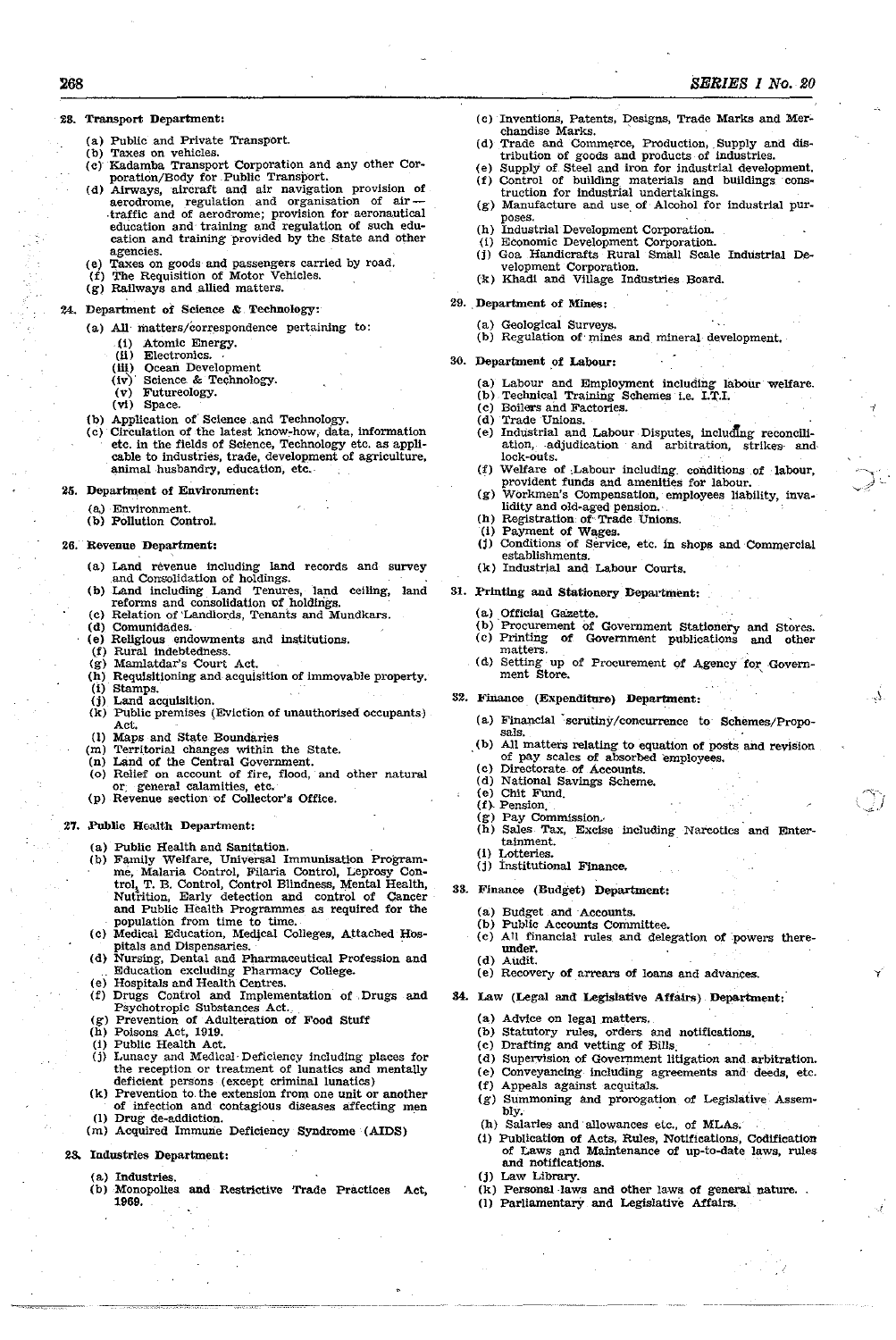#### 35. Law (Establishment). Department:

- (a) Notaries.<br>(b) Official
- "(bj Official receivers, legal practitioners -and Government Counsel/Government pleaders.

f

- (c) Administration of justice.
- (d) "Registration of documents and SOcieties,
- (e) Administrative Tribunal. (f). GOa Judicial Service Cadre.
- 
- (g) Election excluding Municipal Elections.  $(h)$  Legal Aid.
- (i) Advocate General.
- 
- 36. Department of Inland Water Transport:
	- (a) Inland Waterways.
	- (b) Navigation and navigational aids.
	- Ferries
	- (d) Matters relating to Ports.
	- (e) Light-houses including lightships, becoons and other provisions for the safety of shipping.
	- (f) Passengers and goods carried on inland waterWays. (g). Maritime shipping and navigation, including shipping' and navigation on tidal water; provision of education and training for the mercantile marine and regulation of such education and training provided by the State Inland Steam Vessels Act. . (h) Maritime School.
	- ... GOVERNMENT OF GOA, DAMAN AND DIU

## law Department

#### Legal AHairs Branch

#### , Notification

#### 7-10-87/LA'

The Goa University (Amendment) Act, 1987 (Act No. 8 of 1987) which has been passed by the Legislative Assembly on 24-3-1987 and assented to by the' . Administrator of Goa, Daman and Diu on 9-5-1987, is hereby published for the general information of the public.

P. V. Kadnekar, Under Secretary (Drafting).

, Panaji, 13th May, 1987.

The Goa University (Amendment) Act, 1987

## (Act No.8 of 1987) [9-5~1987]

## AN

## ACT

## *jurther to amend the Goa University Aot, 1984.*

Be.it enacted by the Legislative Assembly of Goa, Daman and Diu in the Thirty-eighth Year of the Republic of India as follows:- .

1. *Short title and commencement.* — (1) This Act. may be called the Goa University (Amendment) Act, 1987.

(2) The provisions of section 2 shall be deemed to have come into force on the 22nd day of September, 1986 and the remaining provisions of this Act shall come into force at once.

*2. Substitution of new' section for section* 39.- For section 39 of the Goa University Act, 1984 (Act

7 of 1984) (hereinafter referred to as the "principal Act"), the following section shall be substituted, namely:-

*"39. Completion of oourses oj study in colleges or institutions affiliated to the University*  of Bombay or South Gujarat. - Notwithstanding anything contained in this Act or the Statutes, Ordinances and Regulations, any student of a college or institution situated within the Union territory and affiliated to the University of Bombay or South Gujarat University, who immediately before the date of commence- 'ment of this Act was studying or was eligible for, any examination of the University of Bombay or South Gujarat University, shall be permitted to complete his course in preparation therefor, and the University shall provide for such period and in such manner as it may decide for· the instruction, teaching and training of such student in accordance with the courses of studies of the University of Bombay or South Gujarat University and such student shall be permitted to appear at the different examinations held by the University of Bombay or South Gujarat University for such period or periods, as the appropriate University may decide, and be eligible to receive the degree, diploma, certificate or any other distinction of the University' of Bombay or South Gujarat University/'

3. Insertion of new section. - After section 39 of the principal Act, the following section shall be inserted, namely:

"39A. *Taking over 0/ charge* of *Centre tor*  Post-graduate Instruction and Research. - (1) From such date as may be fixed by the University in' consultation with the University of Bombay, the University shall take over charge of the Centre for Post-graduate Instruction and Research operating in Goa and all rights, interests, titles and liabilities vested in that Centre immediately before that date, shall vest in the University.

(2) The University may, as and when· it deems fit, declare that the Centre taken over by it under sub-section (1) shall be closed with effect from such date as may be specified in the declaration and that Centre shall be deemed to be closed accordingly:

Provided that any student who was studying in that Centre immediately before that date. shall be permitted to complete his, course of study and the University shall provide him instructions, teaching and training for a period of five vears from that date and such student shall be eligible to take such examination:

Provided further that any other student who was eligible for any examination of the University of Bombay immediately before that date may take such examination.".

.-.---"

4. *Repeal and Saving.* - (1) The Goa University (Amendment) Ordinance. 1986 (Ordinance No.1 of 1986) is hereby repealed.

(2) Notwithstanding such repeal, anything done or anv action taken in exercise of any power conferred by or under the principal Act, as amended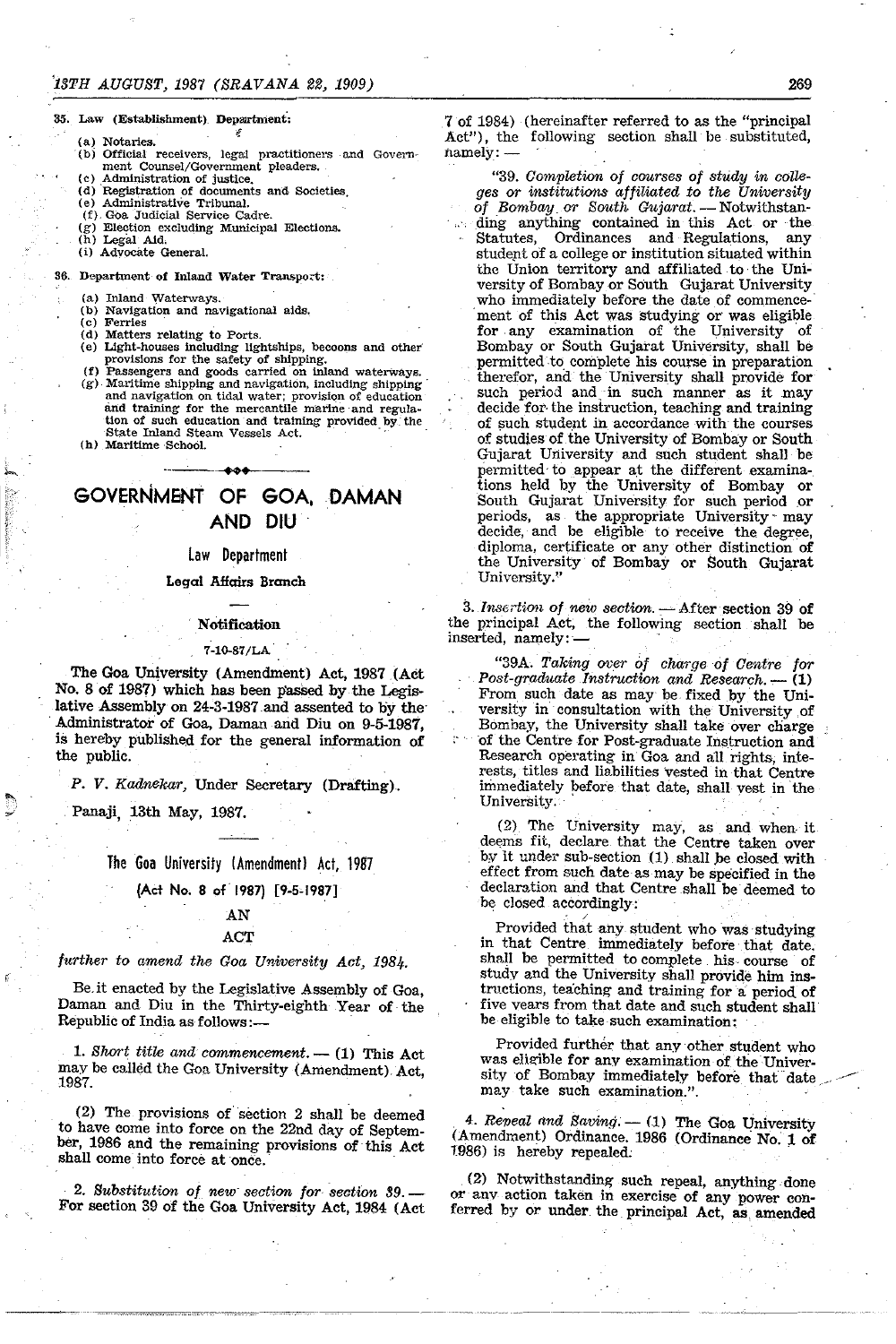by the said Ordinance, shall be deemed to have been done or taken in the exercise of the powers conferred by or under the principal Act as amended by this Act as if this Act were in force on the day on which **such thing or action** was- **done or taken.** 

Secretariat, Panaji-Goa

Dated 13th May, 1987.

# **Notification**

## . 7 -25-86/LA

The Goa, Daman and Diu Public Moneys (Recovery of Dues) Act, 1986 (Act 10 of 1987) which has been passed by the Legislative Assembly of Goa, Daman and Diu on 5-8-1986 and asented to by the President of India on 22-5-1987, is hereby published for the general information of the public.

P. V. Kadnekar, Under Secretary (Drafting).

Panaji, 9th June, 1987.

## The Goa, Daman and Diu Public Moneys (Recovery of Dues) Act, 1986

#### (Act No. 10 of 1987) [22-5-1987]

## AN ACT

to provide for the speedy recoycryof certain classes of dues· payable to the' State Government, Financial Corporations and other Corporations owned or .controlled by the State Government, Government Companies and nationalised and other Banks.

Be it enacted by the Legislative Assembly of Goa, Daman and Diu in the Thirty-seventh Year of the Republic of India as follows: -

1. Short title, extent and commencement. -- (1) This. Act may be called the Goa, Daman and Diu Public Moneys (Recovery of Dues) Act, 1986.

(2) It extends to the whole of the Union territory of Goa, Daman and. Diu.

(3) It shalL come into' force on such date as the Government may, by Notification in the Official Gazette, appoint.

2. Definitons  $-$  In this Act, unless the context otherwise requires, -

(a) "Agriculture" includes horticulture, raising of crops, grass or garden produce, animal husbandrY, dairy farming, poultry farming and breeding of livestock;

 $(b)$  "Bank" means

0)" bankine-' company a~ defined in the Banking Regulation Act, 1949;

(ii) the State Bank of India constituted under the State Bank of India Act, 1955;

(iii) a subsidiary bank as defined in the State Bank of India (Subsidiary Banks) Act, 1959;

(iv) a corresponding new bank constituted, under the Banking Companies (Acquisition and transfer of undertakings) Act, 1970;

(v) any banking Institution notified by the Central Government under section 51 of the Banking Regulations Act, 1949;

(vi) any other financial institution notified by the State Government by a notification in the Official Gazette as a bank for the purposes of this Act.

(e) "Corporation" means the Financial Corporation established or functioning in this Union territory and includes any other Corporation owned or controlled by the Central or the State Government specified by the State Government by a Notification in the Official Gazette.

(d) . "Financial Assistance" means any kind of financial assistance given: -

0) for establishing, expanding, modernising, renovating 'or running any industrial under**taking; or** 

(ii) for the purpose·of vocational training; or

{iii) for the development of agriculture or agro industry; or

(iv) for the purpose of any kind of planned development recognised by the State Government;. **or** 

(v) for relief against distress caused by fire, . or serious drought, flood, or other natural or serious drought, flood, or o<br>calamities; or

(vi) for 'the purpose of carrying out any Government sponsored scheme; or

(vii). for any other prescribed purpose;

(e) "Government Company" means a Government Company as defined under section 617 of the Companies Act, 1956.

(f) "Industrial concern" shall have the same meaning as is assigned to' that expression in the State Financial Corporation Act, 1951.

,(g) "Industrial undertaking'; includes any undertaking for the manufacture, preservation, storage or processing of goods or the' generation or distribution of electricity or any other form of energy, or for the development of any conti guous area of land as an industrial estate.

Explanation: The expression "processing of goods" includes nny act or process for producing, repairing or making an article by subjecting any material to a manual, chemical, electrical or any other like operation;

(i) "prescribed" means prescribed by rules made under this Act,

(ii) "Government sponsored scheme"'means a scheme sponsored or adopted by the State this behalf for development of agriculture or industry and notified as such by the Govern-

**Secretary to the Government of Goa. Daman and Diu Law Department** 

(M. RAGHUCHAN1)ER)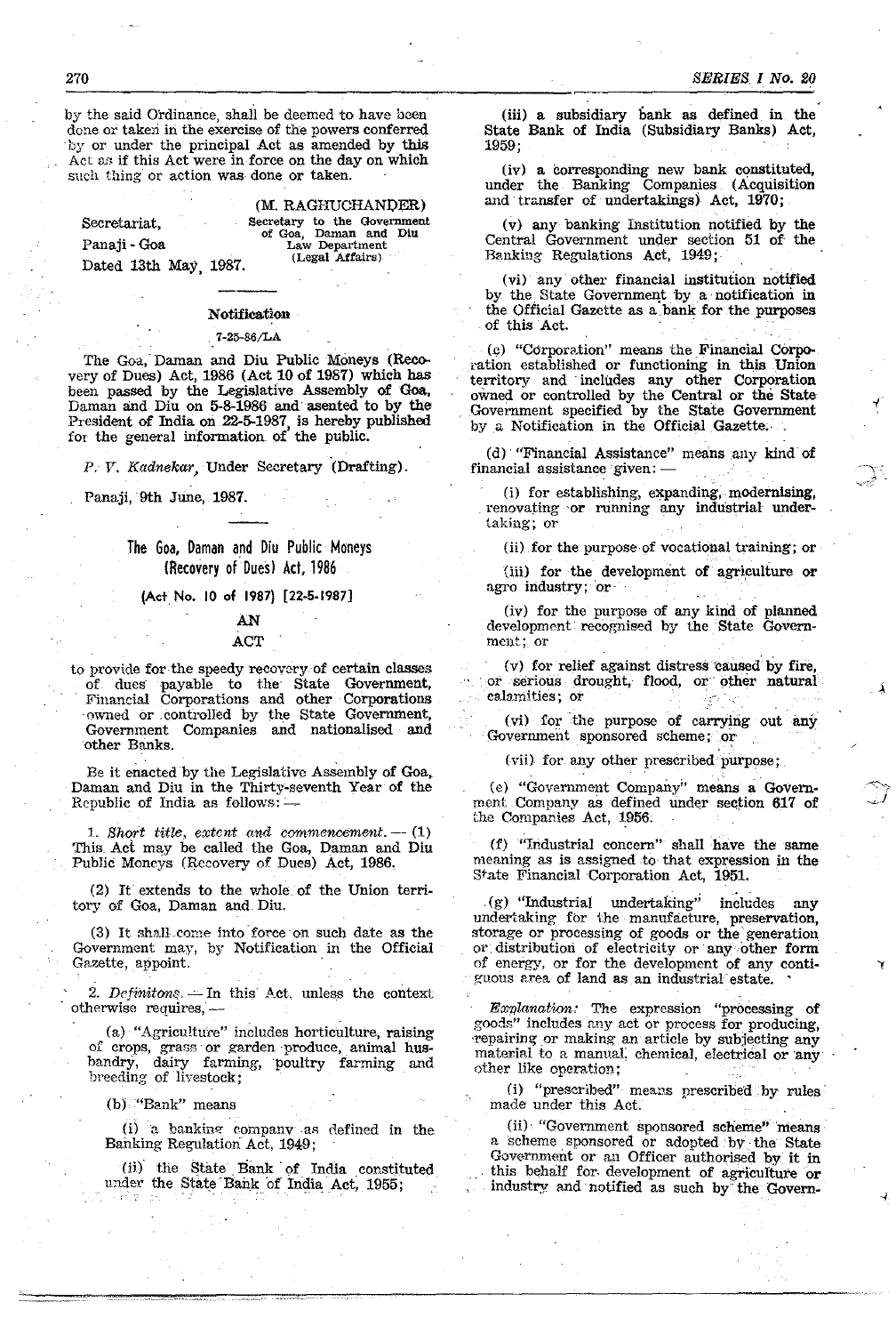ment or the authorised officer, by a notification in the Official Gazette for the purpose of this Act.

(h) "State Government" means the Government of Goa, Daman and Diu.

*3. Recovery* of *dues as·arrears of land revenue.-* (1) Where any person is a party  $-$ 

(a) to any agreement relating to a loan, advance or grant given to him or relating to credit in respect of, or relating to hire' purchase of goods sold to him by the State Government, the Corporation or as the case may be; the Government Company by way of financial assist**ance; or** 

(b) to any agreement relating to a loan, advance or grant given to him relating to credit in respect of, or relating to hire purchase of goods sold to him by a Bank or Government Company, as the case may be under Government sponsored scheme; or

(c) to any agreement, relating to a guarantee given by the State Government or the Corporation in respect of a loan raised by an industrial concern; or

(d) to any agreement providing that any money payable thereunder to the State Government or the Corporation shall be recoverable as arrears of land revenue;

#### and such person-

(i) makes any default in payment of the loan or advance of any instalment thereof; or

(ii) having become liable under the conditions of the grant to refund the grant or any portion'thereof, makes any default in the refund of such grant or portion or any instalment thereof, or

(iii) otherwise fails to comply with the terms of the agreement-

then, in the case of the State Government such Officer as may be-authorised in that behalf by the State Government by Notification in the Official Gazette, in the case of a Corporation or a Gpvernment Company, the Managing Director thereof or where there is no Managing Director, the Chairman thereof, by whatever name called, and in the case of a Bank, the local agent thereof<br>by whatever name called, may send to the whatever name called, may send to the Collector a certificate as early as possible in the prescribed form mentioning the sum due from such person and requesting that such sum may be recovered as if it were an arrear of land **revenue.** 

(2) The Collector on receiving the certificate shall after making such enquiries (including giving hearing to the party affected) as he deems fit proceed to recover the amount stated therein as aforesaid as arrears of land revenue.

(3) On recovery of any amount under sub-section (2), the same shall be paid over to the State Govern- • ment, Corporation, Government Company or as the case may be, bank after deducting, except in the case of-amount to be paid to the State Government,

such portion of the amount realised, as cost of collectoin, as the Collector, may deem to be reason-<br>able. able. The contract of the contract of the contract of the contract of the contract of the contract of the contract of the contract of the contract of the contract of the contract of the contract of the contract of the cont

(4) No suit for the recovery Of any such due as aforesaid shall lie in a Civil Court against any person referred to in sub-section  $(1)$  and no injunction shall be granted by a Civil Court in respect of any action. taken or intended to be taken in pursuance of the right conferred by this section.

*4. Interest of State Government, Corporation, etc.*  not to be affected.—(1) Nothing in section 3 shall-

(a) affect any interest of the State Government, the Corporation or the Government Company or any bank in any property; created by any mortgage, charge, pledge, or other encumbrance; or

. (b) bar a suit or affect any other right or remedy against any person other than a person referred to in that section, in respect of a contract of indemnity or guarantee entered into in relation to an agreement referred to in clause (a).

(2) Where the property of any person referred to in section 3 is subject to any mortgage, charge, pledge, or other' encumbrance in favour of the State Government, the Corporation, a Government Company or a Bank then-

(a) in every case of a pledge of goods, proceedings shall first be taken for sale of the goods pledged, and if the proceeds of such sale are less than the sum due, then proceedings shall be taken for recovery of the balance as if it were an arrear of land revenue:

Provided that where the Collector is of the opinion that it is necessary so to do for safegUarding the recovery of the sum due to the State Government, Corporation, Government Company or Bank, as the case may be, he may, for reasons to be recorded direct proceedings to be· taken for the recovery of the sum due as if it were an arrear of land revenue before or at the same time the proceedings are taken for sale of the goods pledged.

(b) in every case of mortgage, charge or other encumbrance of immovable property the said property or as the case may be the interest of the defaulter therein, shall first be sold in proceedings for recovery of the sum due from that person as if it were an arrear of land revenue, and any other proceedings may be taken thereafter only if the Colleector certifies that there is no prospect for realisation of the entire sum due through the first mentioned process within reasonable time.

*5. Act not to debar recovery* of *dues in respect* of *financial assistance given by the bank* to *agriculturist.* — Subject to the provisions of sub-section (3) of section 3, nothing' in this Act shall debar the recovery of dues in respect of financial assistance given by a bank to an agriculturist or the security of a charge or mortgage created by the agriculturist on any land or interest therein in favour of the bank, where such dues are recoverable by the Bank under the provisions of any other law for the time being in force.